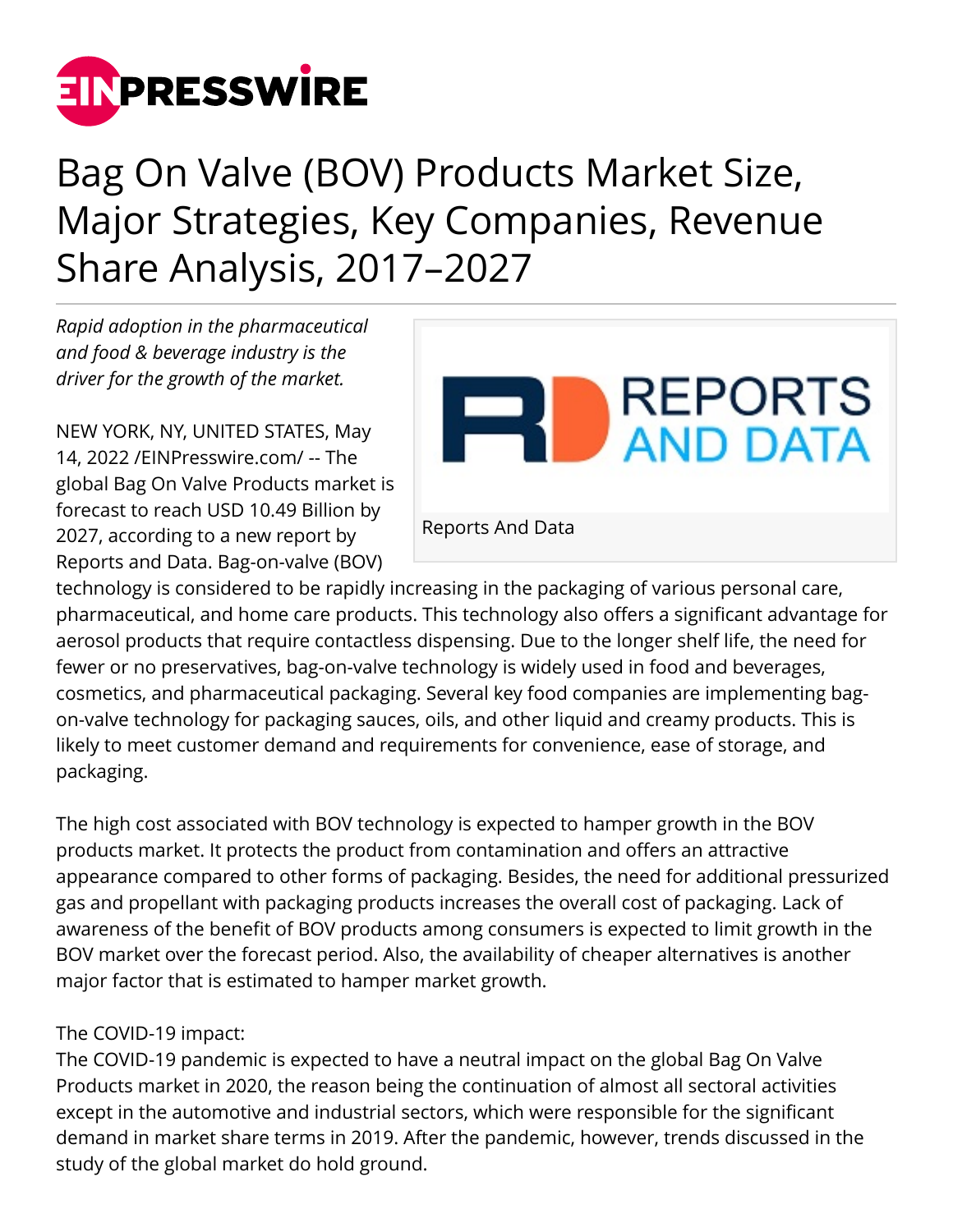Get a sample of the report @<https://www.reportsanddata.com/sample-enquiry-form/3164>

Key participants include AptarGroup, Inc., Coster Tecnologie Speciali S.p.A., LINDAL Group Holding GmbH, Summit Packaging Systems, Exal Corporation, Precision Valve Corporation, KOH-I-NOOR Mlada Vozice, Chicago Aerosol, TOYO & DEUTSCHE AEROSOL GmbH, and Shanghai Golden Aerosol, among others.

Further key findings from the report suggest

• The pharmaceutical industry adopts advanced packaging technology, such as BOV technology, to offer perfectly safe and clean products. The technology protects the product from contamination and also provides a controlled dosing system. Therefore, the growing demand from the pharmaceutical industry is expected to stimulate market growth.

• Qualities such as comfortable to hold, lightweight, and non-breakability stimulate market demand. Manufacturers are developing aerosol cans using aluminum on a large scale, due to their recyclable nature and its low cost.

• The increased use of aerosol packaging solutions for home care products such as cleaners and disinfectants is expected to increase the growth of the market over the forecast period. The improvement in the standard of living associated with the increase in the disposable income of the population should also encourage the growth of the market.

• Burope is expected to have a significant market share in the global market in the coming years. BOV packaging is likely to see rapid development in Europe for products that include eye showers for wounds and cleansers. The latest product development, particularly in the pharmaceutical sector, implements innovative packaging using bag-on-valve technology. • North America should also experience impressive development in the global market. Significant development of market growth will be observed in the Asia-Pacific region in the future.

Browse Complete Report "[Bag On Valve \(BOV\) Products Market](https://www.reportsanddata.com/report-detail/bag-on-valve-bov-products-market)" @ <https://www.reportsanddata.com/report-detail/bag-on-valve-bov-products-market>

For the purpose of this report, Reports and Data have segmented into the global Bag On Valve Products market on the basis of Product Type, Container Type, Application, and Region:

Product Type Outlook (Revenue, USD Billion; 2017-2027)

• Standard • Aerosol • Low Pressure/Non-Spray

Container Type Outlook (Revenue, USD Billion; 2017-2027)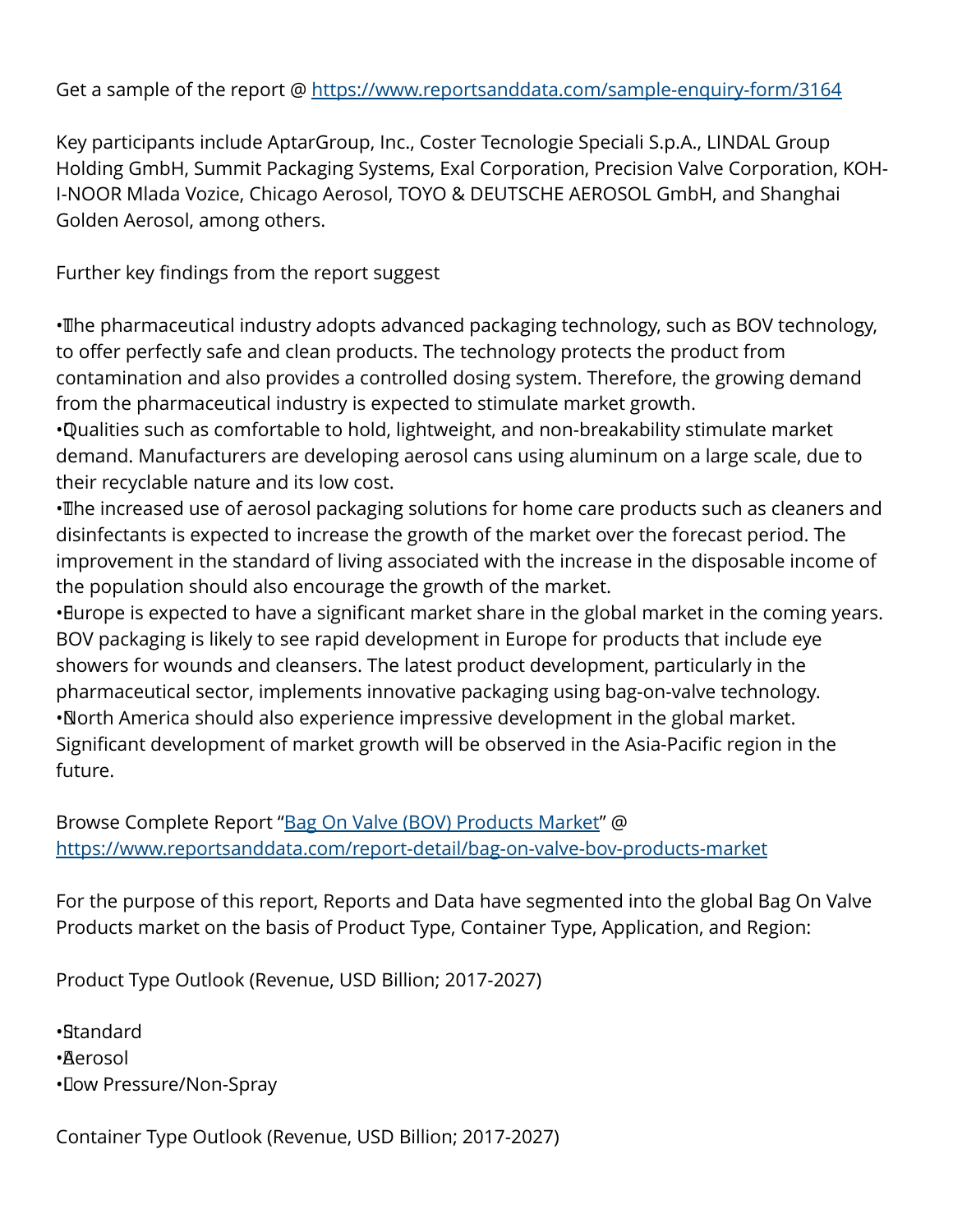• Aluminum

• Steel

• Tin Plate

• Plastic

Application Outlook (Revenue, USD Billion; 2017-2027)

• Personal Care

- • Household Care
- • Pharmaceutical
- • Food and Beverage
- • Automotive and Industrial

Regional Outlook:

• North America  $O(1.5)$ . o Canada o Mexico • Europe o Russia o<sub>U</sub>.K. o Germany oBrance **oBENELUX** oRest of Europe • Asia Pacific o China o Japan o India o South Korea o Rest of APAC • Latin America **o**Brazil o Rest of LATAM • Middle East & Africa o Saudi Arabia  $OULA.F.$ o Israel o Rest of MEA

Request a customization of the report @ [https://www.reportsanddata.com/request](https://www.reportsanddata.com/request-customization-form/3164)[customization-form/3164](https://www.reportsanddata.com/request-customization-form/3164)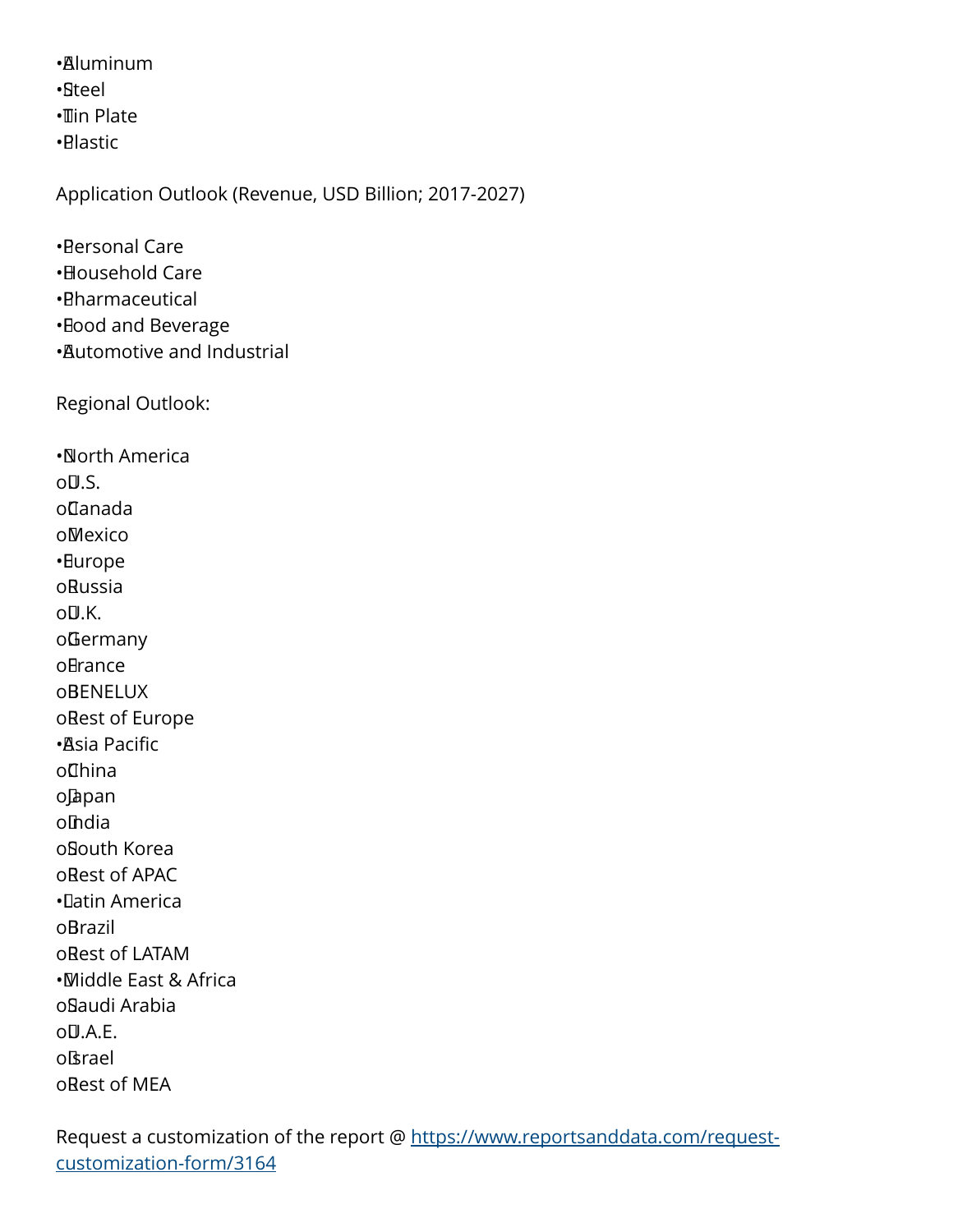Key point summary of the report:

• It provides details about current scenario, historical data, giving an accurate market forecast for the coming years.

• The study categorizes the market on the basis of product types, applications, end users, market value and volume, business verticals, and 5 major regions.

• Industry supply chain, sourcing strategy, upstream feedstock, and downstream demand analysis has also been undertaken in the research report.

• The study offers a comprehensive understanding of the demand and supply dynamics, including production and consumption rates, and mapping of the overall market.

• The report employs different analytical tools including, SWOT analysis, Porter's five forces analysis, and pricing analysis, to give precise market information.

Thank you for reading the research report. Kindly note we also offer report customization as per client requirement. Connect with us to know more about the customization feature and our team will provide you with the best suited report.

Browse Our Related Reports:

Machine Automation Controller Market Trend - [https://www.reportsanddata.com/report](https://www.reportsanddata.com/report-detail/machine-automation-controller-market)[detail/machine-automation-controller-market](https://www.reportsanddata.com/report-detail/machine-automation-controller-market)

Hardwood Flooring Market Analysis - [https://www.reportsanddata.com/report-detail/hardwood](https://www.reportsanddata.com/report-detail/hardwood-flooring-market)[flooring-market](https://www.reportsanddata.com/report-detail/hardwood-flooring-market)

Control Choke Valves Market Outlook - [https://www.reportsanddata.com/report-detail/control](https://www.reportsanddata.com/report-detail/control-choke-valves-market)[choke-valves-market](https://www.reportsanddata.com/report-detail/control-choke-valves-market)

Fuel Transfer Pumps Market Growth - [https://www.reportsanddata.com/report-detail/fuel](https://www.reportsanddata.com/report-detail/fuel-transfer-pumps-market)[transfer-pumps-market](https://www.reportsanddata.com/report-detail/fuel-transfer-pumps-market)

Demolition Equipment Market Demand - [https://www.reportsanddata.com/report](https://www.reportsanddata.com/report-detail/demolition-equipment-market)[detail/demolition-equipment-market](https://www.reportsanddata.com/report-detail/demolition-equipment-market)

About Us:

Reports and Data is a market research and consulting company that provides syndicated research reports, customized research reports, and consulting services. Our solutions purely focus on your purpose to locate, target and analyze consumer behavior shifts across demographics, across industries and help client's make a smarter business decision. We offer market intelligence studies ensuring relevant and fact-based research across a multiple